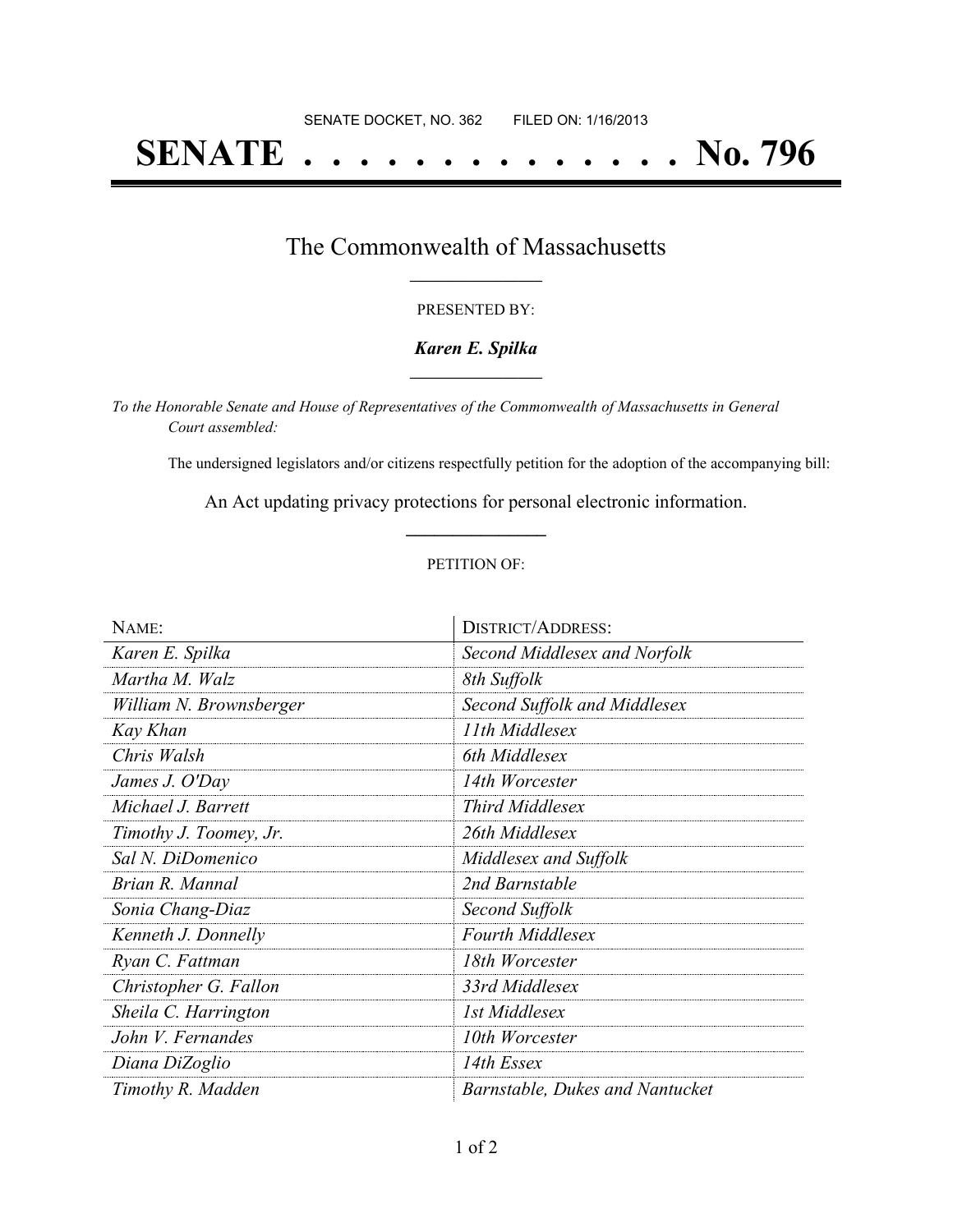| Benjamin B. Downing  | Berkshire, Hampshire, Franklin and |
|----------------------|------------------------------------|
|                      | Hampden                            |
| Carolyn C. Dykema    | 8th Middlesex                      |
| Patricia D. Jehlen   | Second Middlesex                   |
| Michael O. Moore     | Second Worcester                   |
| Denise Andrews       | 2nd Franklin                       |
| Denise Provost       | 27th Middlesex                     |
| F. Jay Barrows       | <i>Ist Bristol</i>                 |
| Ellen Story          | 3rd Hampshire                      |
| Thomas P. Conroy     | 13th Middlesex                     |
| Sean Garballey       | 23rd Middlesex                     |
| James B. Eldridge    | Middlesex and Worcester            |
| Paul R. Heroux       | 2nd Bristol                        |
| Stephen M. Brewer    | Worcester, Hampden, Hampshire and  |
|                      | Middlesex                          |
| Thomas M. McGee      | <b>Third Essex</b>                 |
| Brian A. Joyce       | Norfolk, Bristol and Plymouth      |
| <b>Byron Rushing</b> | 9th Suffolk                        |
| Katherine M. Clark   | <b>Fifth Middlesex</b>             |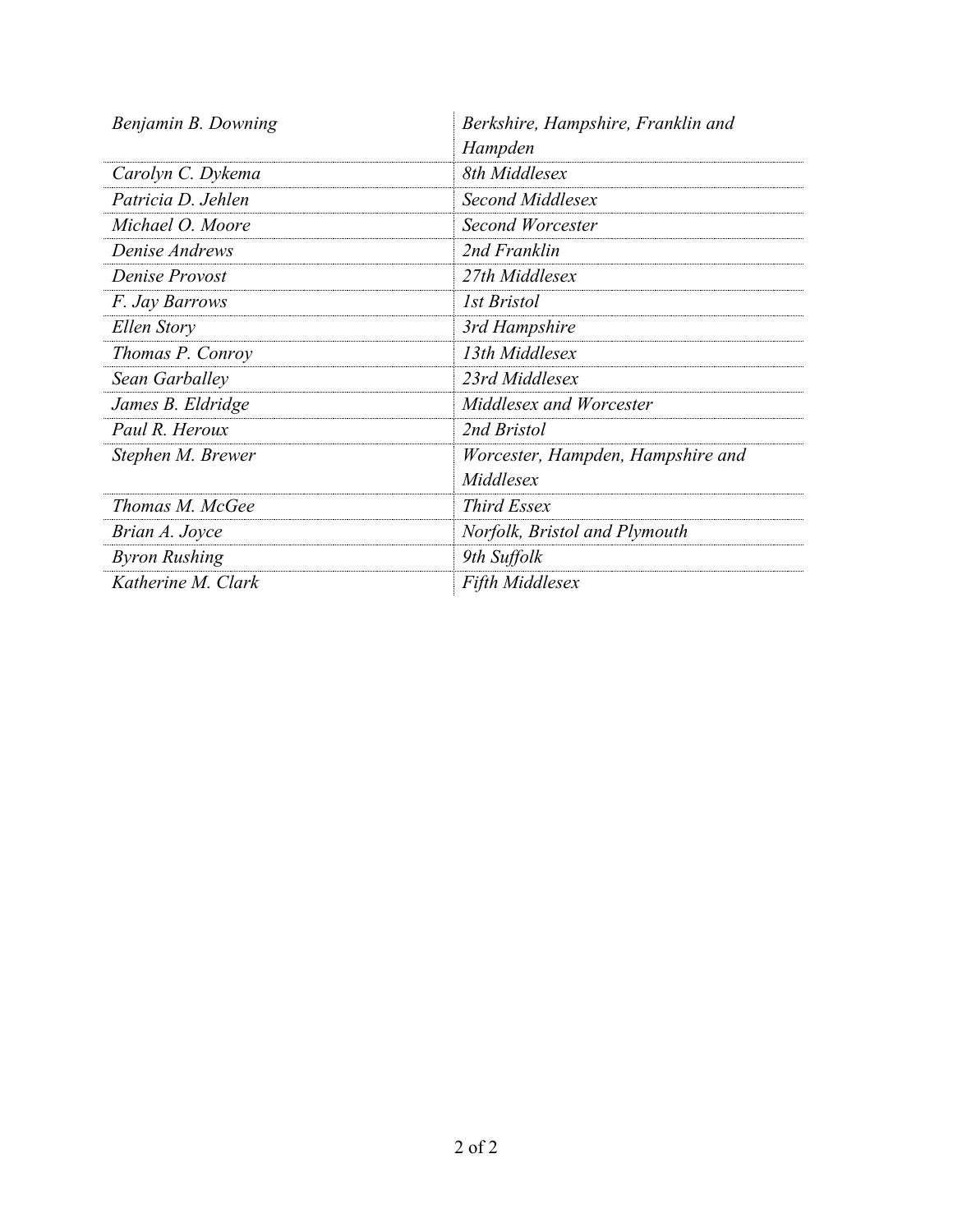# SENATE DOCKET, NO. 362 FILED ON: 1/16/2013 **SENATE . . . . . . . . . . . . . . No. 796**

By Ms. Spilka, a petition (accompanied by bill, Senate, No. 796) of Karen E. Spilka, Martha M. Walz, William N. Brownsberger, Kay Khan and other members of the General Court for legislation to update privacy protections for personal electronic information. The Judiciary.

## The Commonwealth of Massachusetts

**\_\_\_\_\_\_\_\_\_\_\_\_\_\_\_ In the Year Two Thousand Thirteen \_\_\_\_\_\_\_\_\_\_\_\_\_\_\_**

An Act updating privacy protections for personal electronic information.

*Whereas,* The deferred operation of this act would tend to defeat its purpose, which is to protect the privacy of personal electronic information, therefore, it is hereby declared to be an emergency law, necessary for the immediate preservation of the public convenience., therefore, it is hereby declared to be an emergency law, necessary for the immediate preservation of the public convenience.

Be it enacted by the Senate and House of Representatives in General Court assembled, and by the authority *of the same, as follows:*

| 2<br>3 | SECTION 1. Section 1B of chapter 276 of the General Laws, as appearing in the 2010<br>Official Edition, is hereby amended by inserting after the definition of "electronic<br>communication services" the following definition:- |
|--------|----------------------------------------------------------------------------------------------------------------------------------------------------------------------------------------------------------------------------------|
| 4      | "Electronic device", any device that enables access to, or use of, an electronic                                                                                                                                                 |
| 5      | communication service, remote computing service or location information service.                                                                                                                                                 |
| 6      | SECTION 2. Said section 1B of said chapter 276, as so appearing, is hereby further                                                                                                                                               |
| 7      | amended by inserting after the definition of "foreign corporation" the following definitions:-                                                                                                                                   |
| 8      | "Location information", any information concerning the location of an electronic device                                                                                                                                          |
| 9      | that, in whole or in part, is generated by or derived from the operation of that device.                                                                                                                                         |
| 10     | "Location information service", a global positioning service or other mapping, locational                                                                                                                                        |
| 11     | or directional information service.                                                                                                                                                                                              |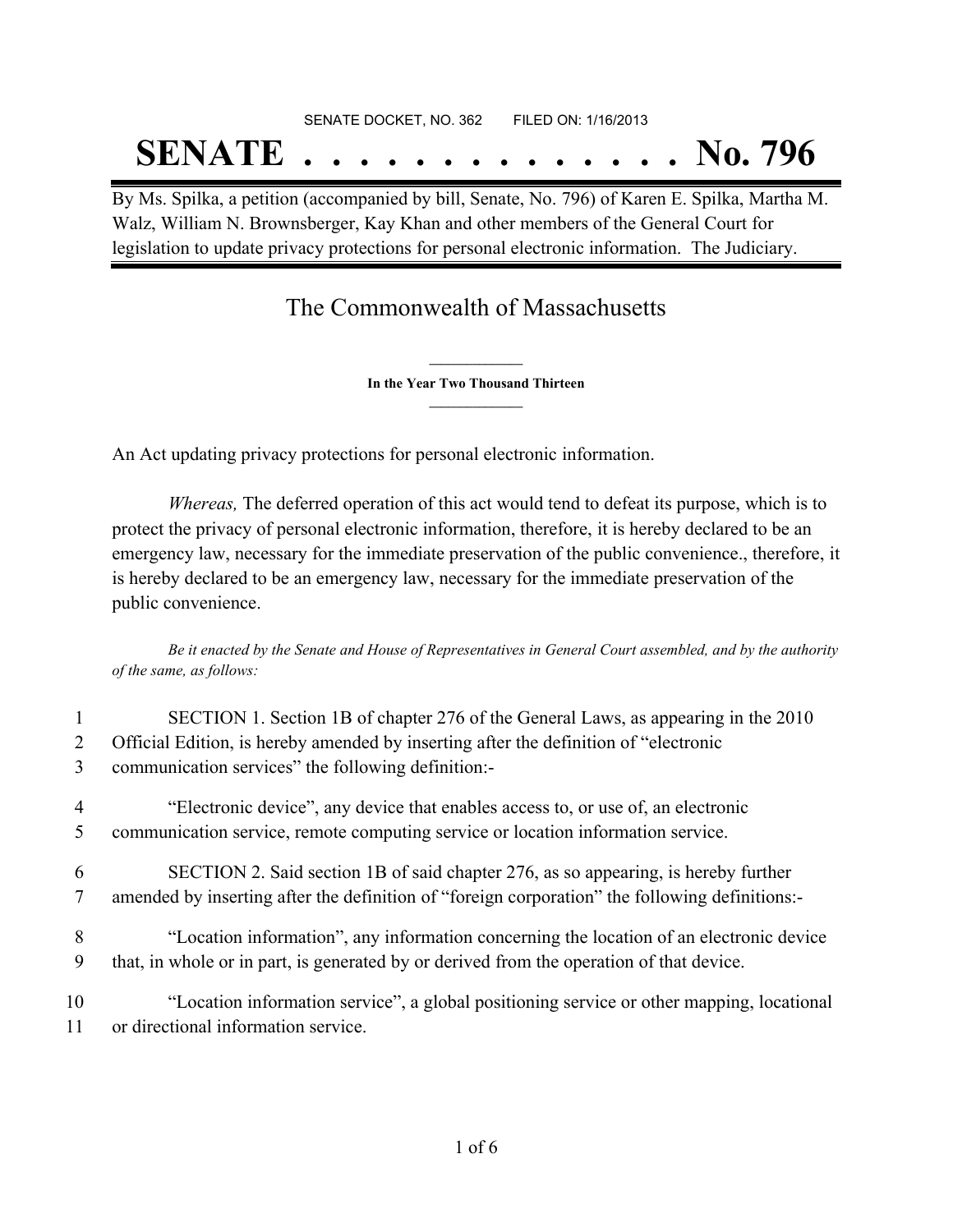- SECTION 3. Subsection (b) of said section 1B of said chapter 276, as so appearing, is hereby amended by striking out the language in lines 38 to 45, inclusive, and inserting in place thereof the following:-
- (b) A court or justice authorized to issue warrants in criminal cases may, upon complaint on oath that the complainant believes
- (i) that particular identified records or information hereinafter described are
- actually or constructively possessed by a Massachusetts or foreign corporation that provides
- electronic communication services, remote computing services or location information services, and
- (ii) that such records or information constitute evidence of or the means or instrumentalities of the commission of a specified criminal offense under the laws of the commonwealth, if satisfied that there is probable cause for such beliefs, issue a warrant identifying those records to be searched for and commanding the person making application for the warrant to properly serve the warrant upon the corporation and take all other actions prescribed by this section:-
- SECTION 4. Said subsection (b) of said section 1B of said chapter 276, as so appearing, is hereby further amended by striking out, in line 51, the word "or".
- SECTION 5. Said subsection (b) of said section 1B of said chapter 276, as so appearing, is hereby further amended by striking out paragraph (5) and inserting in place thereof the following:-
- (5) the content of those communications stored by an electronic communication or remote computing service; or
- (6) location information.
- SECTION 6. Subsection (c) of said section 1B of said chapter 276, as so appearing, is hereby amended by striking out the language in lines 54 to 58, inclusive, and inserting in place thereof the following:-
- (c) The following provisions shall apply to any search warrant issued under this section and to any subpoena issued in the course of a criminal investigation or proceeding directed to a Massachusetts or foreign corporation that provides electronic communication services, remote computing services or location information services:
- SECTION 7. Said subsection (c) of said section 1B of said chapter 276, as so appearing, is hereby further amended by striking out, in lines 61, 69, 72 and 83, the word "foreign".
- SECTION 8. Said section 1B of said chapter 276, as so appearing, is hereby further amended by adding the following:-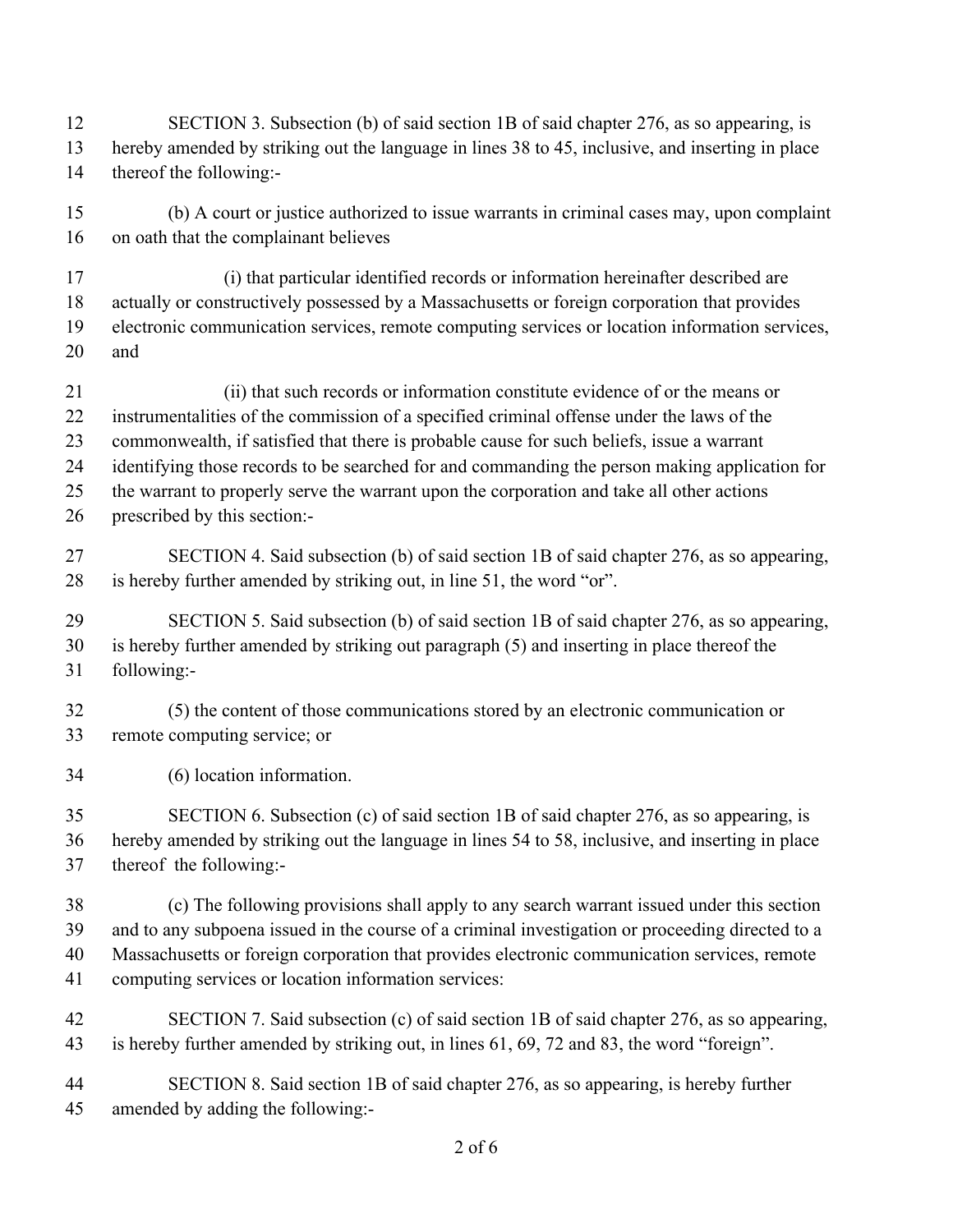(f) Search warrants issued under this section shall designate the corporation or other entity in possession of the records or data sought and shall describe, with particularity, the record systems and information to be provided. They shall be issued in the form and manner prescribed 49 in sections  $2A\frac{1}{2}$  and  $2B$ , in so far as they are applicable, and shall be directed to the government office or public official making application for the warrant, which shall serve the warrant upon the corporation or other entity.

 (g) Not later than 7 days after information described in paragraphs (1) to (6), inclusive, of subsection (b) is obtained by a government office or public official under this section, that office or official shall serve upon, or deliver by registered or first-class mail, electronic mail, or other means reasonably calculated to be effective as specified by the court issuing the warrant to the customer or subscriber a copy of the warrant, a copy of the application for the warrant and notice that informs the customer or subscriber of the following:

(1) the nature of the law enforcement inquiry with reasonable specificity;

 (2) that information maintained for the customer or subscriber by the provider of an electronic communications service, remote computing service or location information service was requested by or supplied to that government office or public official, and a description of that information;

 (3) the dates on which the request was made and on which the information was supplied;

 (4) whether notification of the customer or subscriber was delayed under subsection (h); and

 (5) which court made the certification or determination under which that delay was made, if applicable.

 (h) A government office or public official may include in its application for a warrant a request for an order delaying the notification required under subsection (g) for a period not to exceed 90 days, and the court shall issue the order if it determines there is reason to believe that notification of the existence of the warrant may have an adverse result. Upon expiration of any period of delay granted under this subsection, the government office or public official shall provide the customer or subscriber a copy of the warrant together with notice required under, and by the means described in, subsection (g).

 (i) A government office or public official may include in its application for a warrant a request for an order directing a corporation to which a warrant is directed not to notify any other person of the existence of the warrant for a period of not more than 90 days, and the court shall issue the order if the court determines that there is reason to believe that notification of the existence of the warrant will have an adverse result.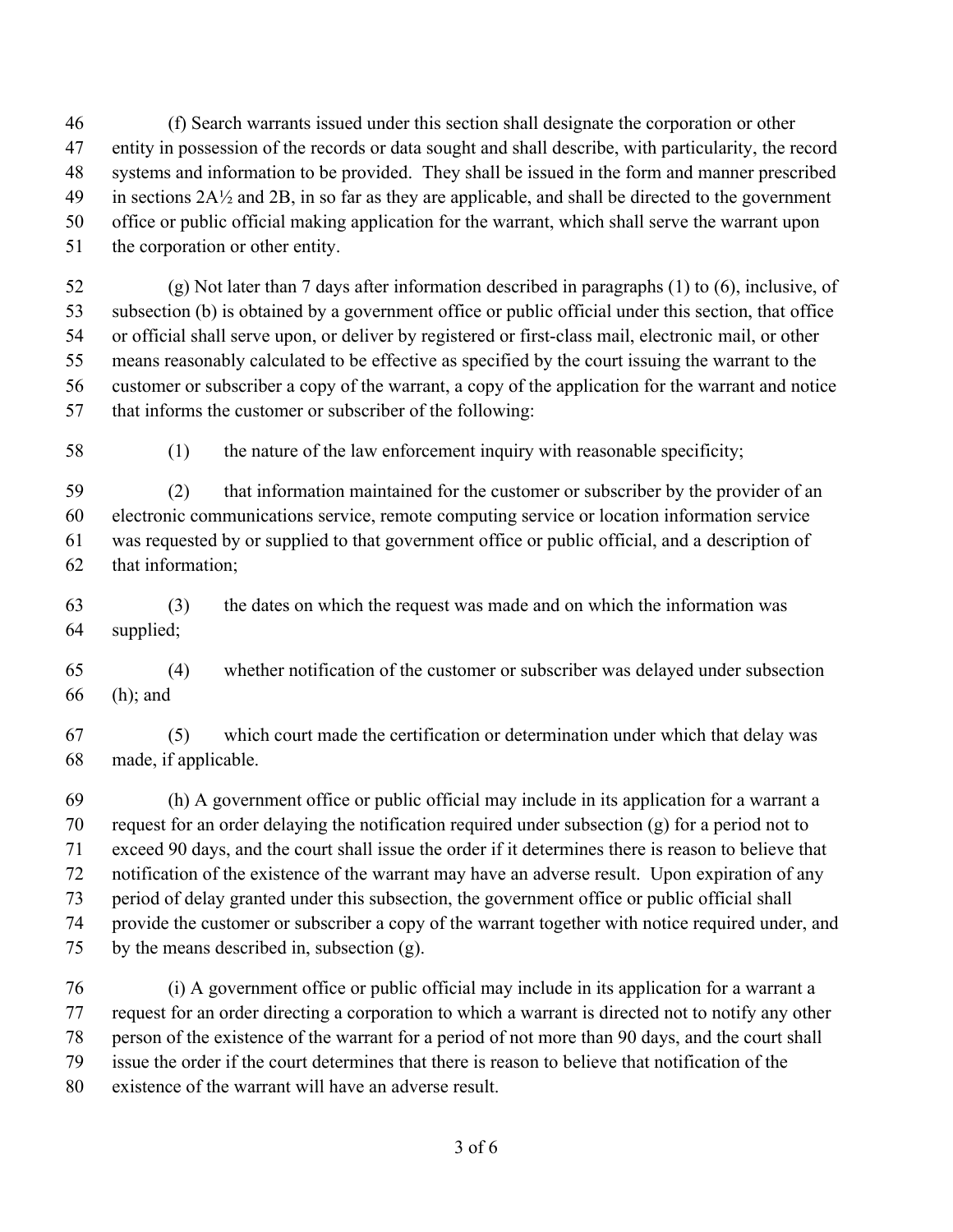(j) The court may, upon application, grant 1 or more extensions of orders granted under subsections (h) and (i) for an additional 90 days. (k) Notwithstanding any general or special law to the contrary, a government office or public official may obtain information described in paragraphs (1) to (6), inclusive, of subsection (b): (1) with the express consent of the owner or user of the electronic communications device concerned; (2) in order to respond to the user's call for emergency services; or (3) if it reasonably believes that an emergency involving immediate danger of death or serious physical injury to any person requires obtaining without delay information relating to the emergency; provided, however, that the request is narrowly tailored to address the emergency and subject to the following limitations: (i) the request shall document the factual basis for believing that an emergency involving immediate danger of death or serious physical injury to a person requires obtaining without delay of the information relating to the emergency; and (ii) not later than 48 hours after the government office obtains access to records, it shall file with the appropriate court a signed, sworn statement of a supervisory official of a rank designated by the head of the office setting forth the grounds for the emergency access. (l) On the second Friday of January of each calendar year, any judge issuing or denying a warrant under this section during the preceding calendar year shall report on each such warrant to the office of court management within the trial court: 102 (1) the fact that the warrant was applied for; (2) the identity of the agency making the application; (3) the offense specified in the warrant or application therefor; (4) the nature of the facilities from which or the place where the information was to be obtained; (5) the fact that the warrant was granted as applied for, was modified or was denied; and (6) the period of disclosures authorized by the warrant, and the number and duration of any extensions of the warrant. 111 In June of each year, beginning in 2014, the court administrator in the office of court management within the trial court shall transmit to the legislature a full and complete report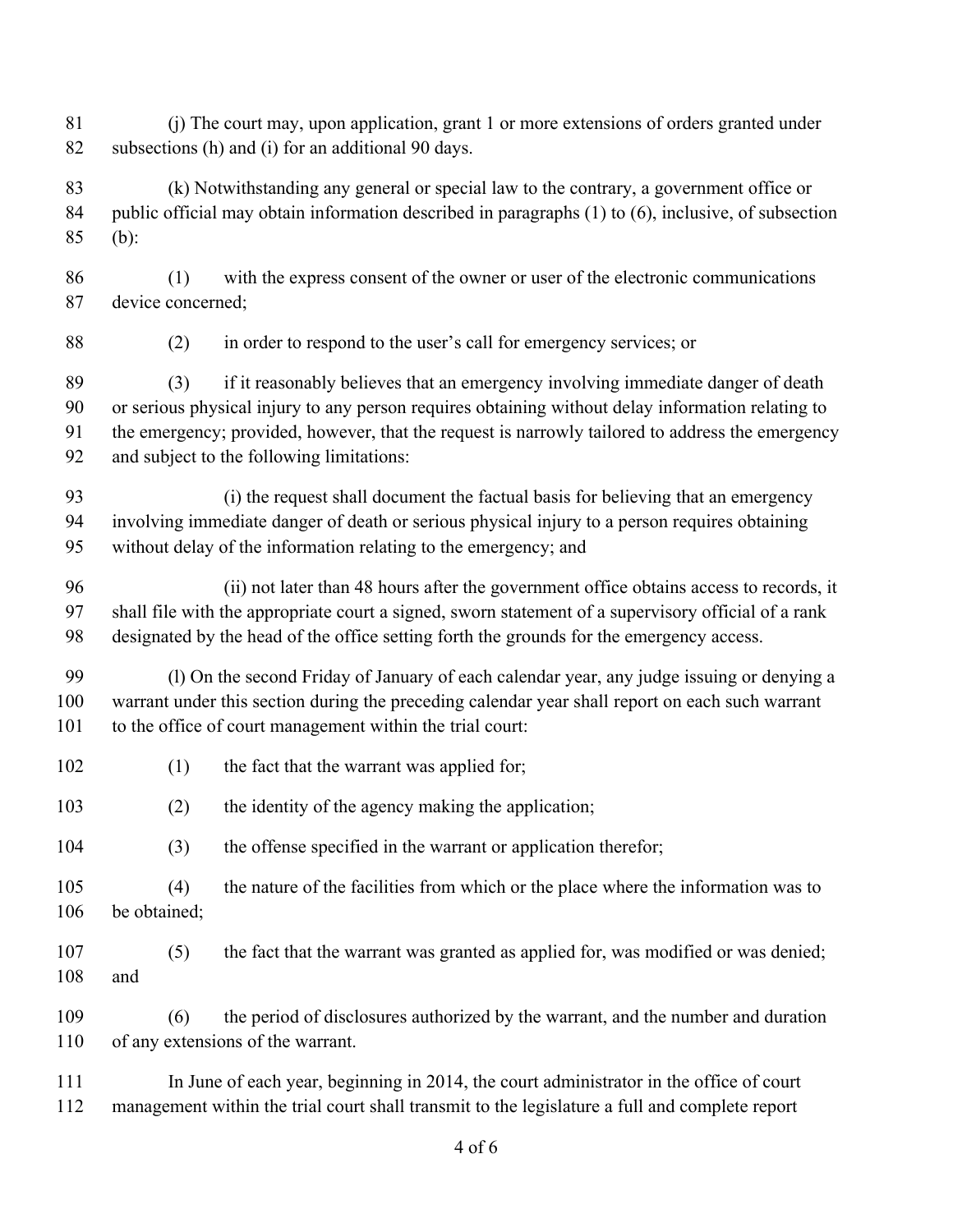concerning the number of applications for warrants authorizing or requiring the disclosure of

- information described in paragraphs (1) to (6), inclusive, of subsection (b) under this act. The
- reports shall include a summary and analysis of the data required to be filed with that office. The

reports shall be filed with the offices of the clerk of the house and the senate and shall be public

records. The court administrator in the office of court management within the trial court shall

issue guidance regarding the form of the reports.

 (m) Except in a judicial proceeding alleging a violation of this section, no information obtained in violation of this section shall be admissible in any criminal, civil, administrative or other proceeding.

 SECTION 9. Chapter 276 is hereby amended by inserting after section 2A the following section:-

124 Section 2A½. A warrant for records or data from a corporation providing electronic communication services, remote computing services or location information services shall be in substantially the following form:

### 127 THE COMMONWEALTH OF MASSACHUSETTS.

128 (COUNTY), ss. (NAME) COURT.

 To the Sheriffs of our several counties, or their deputies, any State Police Officer, or any Constable or Police Officer of any city or town, within our said Commonwealth.

 Proof by affidavit having been made this day before (name of person authorized to issue warrant) by (names of person or persons whose affidavits have been taken) that there is probable cause for believing that certain records or data in the possession of (identify corporation) constitute evidence of or the means or instrumentalities of the commission of (specified criminal

offense under the laws of the commonwealth).

 We therefore command you to present this warrant to (identify corporation), which warrant shall operate as an order for immediate disclosure of the following records or data:

138 (description of records or data),

 and if any such records or data are disclosed to bring it before (court having jurisdiction) at (name of court and location).

141 Dated at (city or town) this day of \_\_\_\_\_\_\_\_, (insert year).

Clerk.